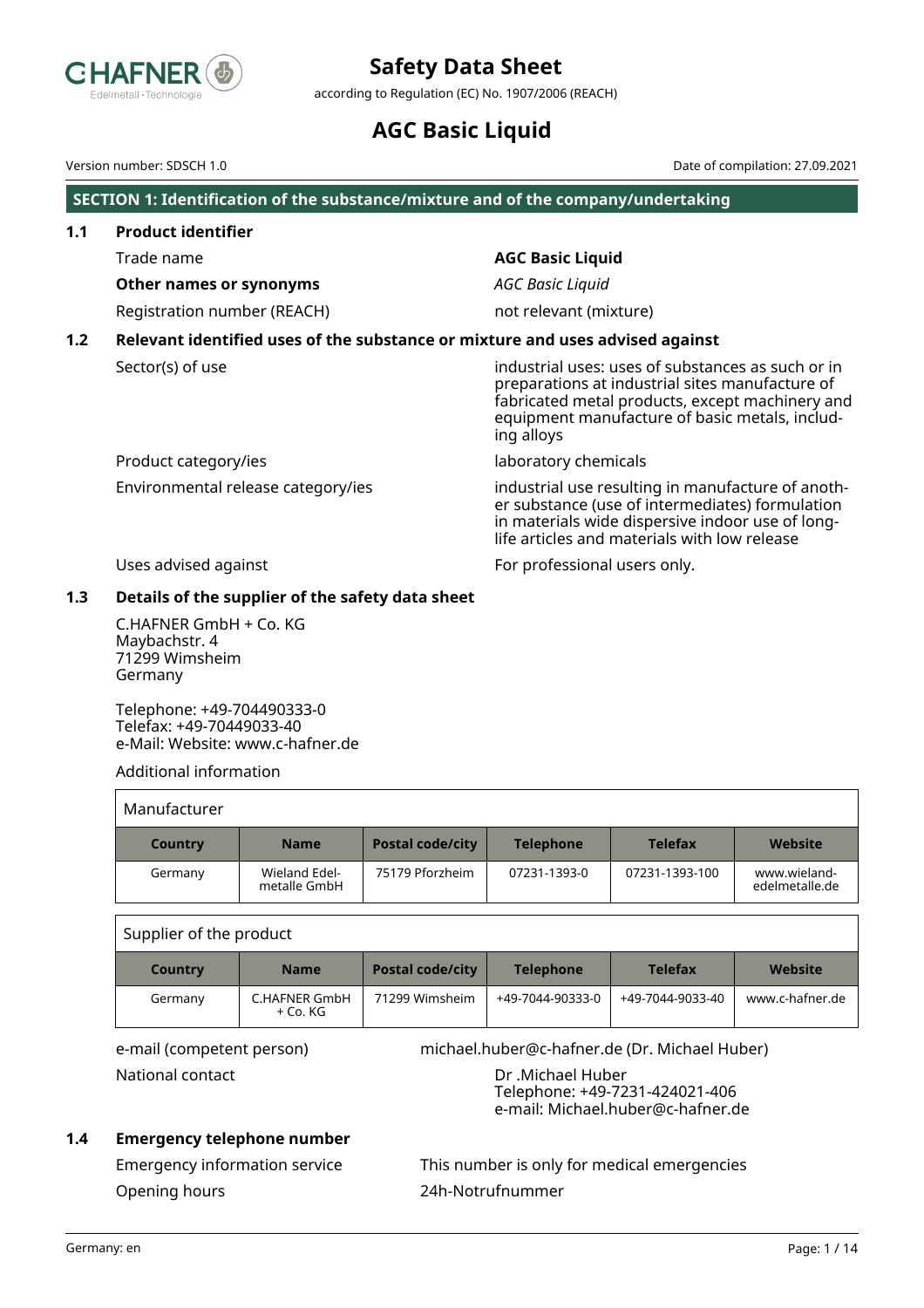

according to Regulation (EC) No. 1907/2006 (REACH)

# **AGC Basic Liquid**

Version number: SDSCH 1.0 Date of compilation: 27.09.2021  $\overline{\phantom{a}}$ 

| Poison centre  |                                                 |                                |                        |                   |                |                              |
|----------------|-------------------------------------------------|--------------------------------|------------------------|-------------------|----------------|------------------------------|
| <b>Country</b> | <b>Name</b>                                     | <b>Postal</b><br>code/<br>city | <b>Telephone</b>       | <b>Telefax</b>    | Website        | <b>Opening</b><br>hours      |
| Germany        | Gemeinsames Giftinforma-<br>tionszentrum Erfurt | 99089 Er-<br>furt              | +49 (0)361-<br>730 730 | 0361-73073-<br>17 | qqiz-erfurt.de | Mon - Fri<br>$00:00 - 00:00$ |

### **1.5 Additional relevant and available information**

**1.6 Remarks** there is no additional information

### **SECTION 2: Hazards identification**

### **2.1 Classification of the substance or mixture**

Classification according to Regulation (EC) No 1272/2008 (CLP)

| <b>Section</b> | <b>Hazard class</b>               | Cat-<br>egory | <b>Hazard class and</b><br>category | <b>Hazard state-</b><br>ment |
|----------------|-----------------------------------|---------------|-------------------------------------|------------------------------|
| 3.2            | skin corrosion/irritation         |               | Skin Irrit. 2                       | H315                         |
| 3.3            | serious eye damage/eye irritation |               | Eye Irrit. 2                        | H319                         |

For full text of abbreviations: see SECTION 16.

### **2.2 Label elements**

Labelling according to Regulation (EC) No 1272/2008 (CLP)

- Signal word warning
- Pictograms

GHS07



#### - Hazard statements

| - Hazard statements        |                                                                                                                                     |
|----------------------------|-------------------------------------------------------------------------------------------------------------------------------------|
| H315                       | Causes skin irritation.                                                                                                             |
| H319                       | Causes serious eye irritation.                                                                                                      |
| - Precautionary statements |                                                                                                                                     |
| P <sub>280</sub>           | Wear protective gloves/protective clothing/eye protection/face protection/hearing protec-<br>tion/                                  |
| P302+P352                  | IF ON SKIN: Wash with plenty of water.                                                                                              |
| P305+P351+P338             | IF IN EYES: Rinse cautiously with water for several minutes. Remove contact lenses, if present<br>and easy to do. Continue rinsing. |
| P321                       | Specific treatment (see on this label).                                                                                             |
| P332+P313                  | If skin irritation occurs: Get medical advice/attention.                                                                            |
| P337+P313                  | If eye irritation persists: Get medical advice/attention.                                                                           |
|                            |                                                                                                                                     |

P362+P364 Take off contaminated clothing and wash it before reuse.

### - Supplemental hazard information

EUH031 Contact with acids liberates toxic gas.

### **2.3 Other hazards**

of no significance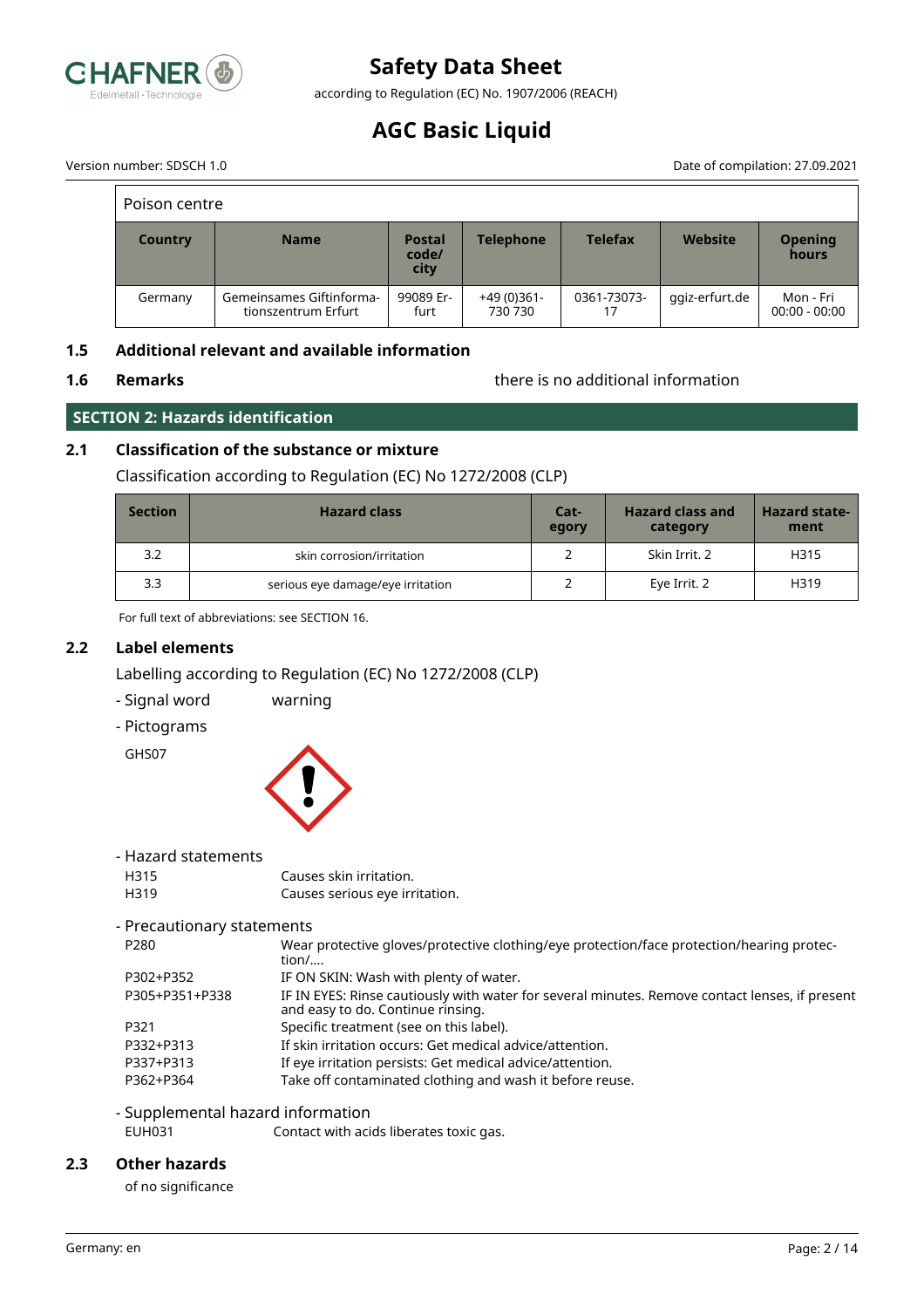

according to Regulation (EC) No. 1907/2006 (REACH)

# **AGC Basic Liquid**

Version number: SDSCH 1.0 Date of compilation: 27.09.2021

#### **SECTION 3: Composition/information on ingredients**

#### **3.1 Substances**

Not relevant (mixture)

#### **3.2 Mixtures**

Description of the mixture

| Name of substance | <b>Identifier</b>                                                                               | $Wt\%$    | <b>Classification acc. to GHS</b>           | <b>Pictograms</b> |
|-------------------|-------------------------------------------------------------------------------------------------|-----------|---------------------------------------------|-------------------|
| Ammonium sulphite | CAS No<br>10196-04-0<br>EC No<br>233-484-9<br>REACH Reg. No<br>01-2119980738-19-<br><b>XXXX</b> | $10 - 25$ | Skin Irrit. 2 / H315<br>Eye Irrit. 2 / H319 |                   |

For full text of abbreviations: see SECTION 16.

#### **SECTION 4: First aid measures**

#### **4.1 Description of first aid measures**

#### General notes

.

No special measures are necessary.

#### Following inhalation

In case of respiratory tract irritation, consult a physician. Provide fresh air.

#### Following skin contact

Wash with plenty of soap and water.

#### Following eye contact

Remove contact lenses, if present and easy to do. Continue rinsing. Irrigate copiously with clean, fresh water for at least 10 minutes, holding the eyelids apart.

#### Following ingestion

Rinse mouth with water (only if the person is conscious). Do NOT induce vomiting.

#### **4.2 Most important symptoms and effects, both acute and delayed**

Causes serious eye damage.

### **4.3 Indication of any immediate medical attention and special treatment needed**

none

### **SECTION 5: Firefighting measures**

#### **5.1 Extinguishing media**

Suitable extinguishing media

Water spray, Alcohol resistant foam, Material is not combustible under standard conditions.

#### Unsuitable extinguishing media

Water jet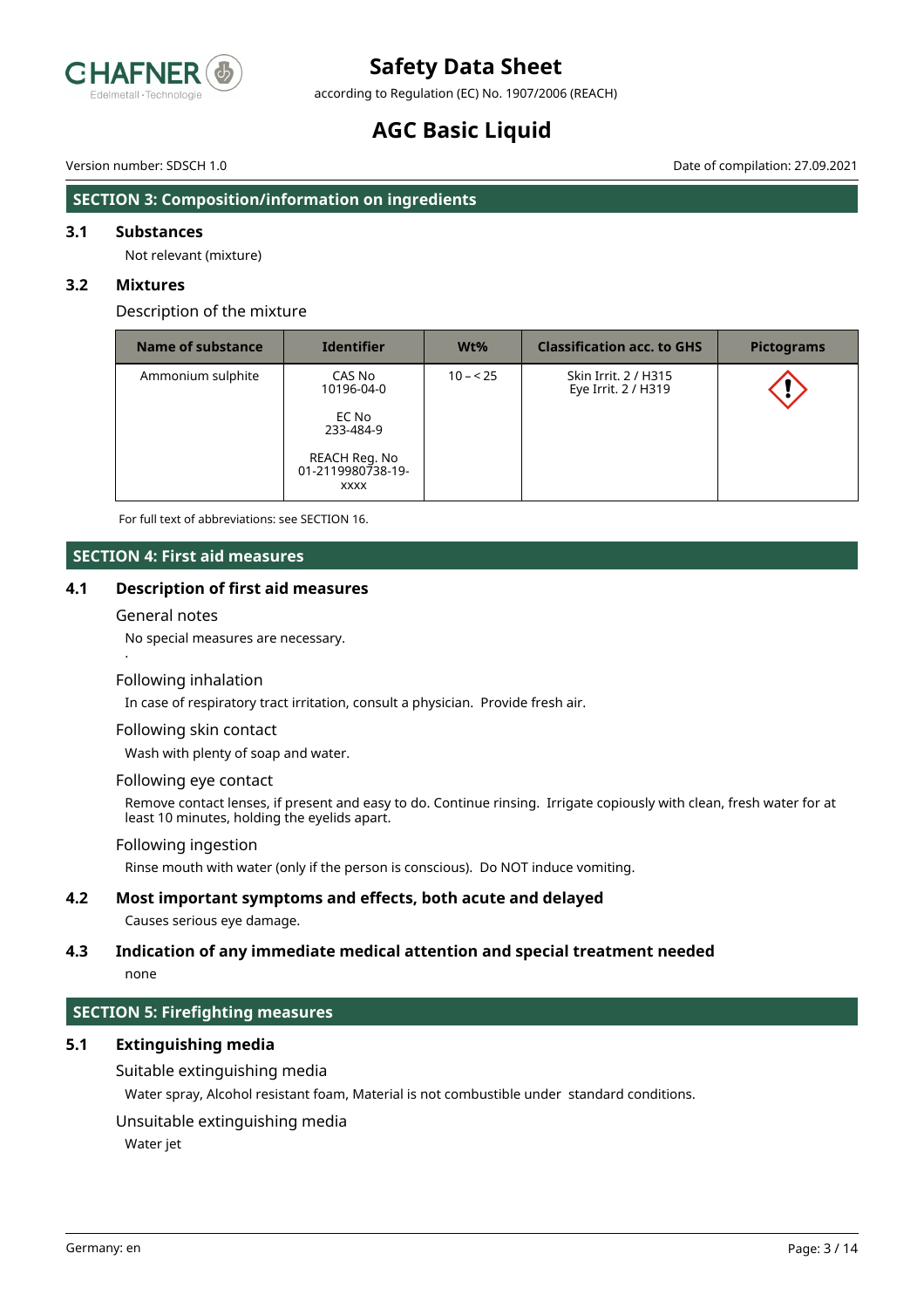

according to Regulation (EC) No. 1907/2006 (REACH)

# **AGC Basic Liquid**

Version number: SDSCH 1.0 Date of compilation: 27.09.2021

#### **5.2 Special hazards arising from the substance or mixture**

#### **5.3 Advice for firefighters**

Co-ordinate firefighting measures to the fire surroundings. Do not allow firefighting water to enter drains or water courses. Collect contaminated firefighting water separately. Fight fire with normal precautions from a reasonable distance.

#### Special protective equipment for firefighters

No special measures are necessary.

#### **SECTION 6: Accidental release measures**

#### **6.1 Personal precautions, protective equipment and emergency procedures**

#### For non-emergency personnel

Follow emergency procedures such as the need to evacuate the danger area or to consult an expert.

For emergency responders

Wear breathing apparatus if exposed to vapours/dust/spray/gases.

#### **6.2 Environmental precautions**

Keep away from drains, surface and ground water. Retain contaminated washing water and dispose of it.

#### **6.3 Methods and material for containment and cleaning up**

Advice on how to contain a spill

Covering of drains

#### Advice on how to clean up a spill

Wipe up with absorbent material (e.g. cloth, fleece). Collect spillage: sawdust, kieselgur (diatomite), sand, universal binder

#### Appropriate containment techniques

Use of adsorbent materials.

#### Other information relating to spills and releases

Place in appropriate containers for disposal.

#### **6.4 Reference to other sections**

Personal protective equipment: see section 8. Incompatible materials: see section 10. Disposal considerations: see section 13.

#### **SECTION 7: Handling and storage**

#### **7.1 Precautions for safe handling**

#### Advice on general occupational hygiene

Wash hands after use. Do not eat, drink and smoke in work areas. Remove contaminated clothing and protective equipment before entering eating areas. Never keep food or drink in the vicinity of chemicals. Never place chemicals in containers that are normally used for food or drink. Keep away from food, drink and animal feedingstuffs.

#### **7.2 Conditions for safe storage, including any incompatibilities**

Control of effects

Protect against external exposure, such as

frost

#### **7.3 Specific end use(s)**

See section 16 for a general overview.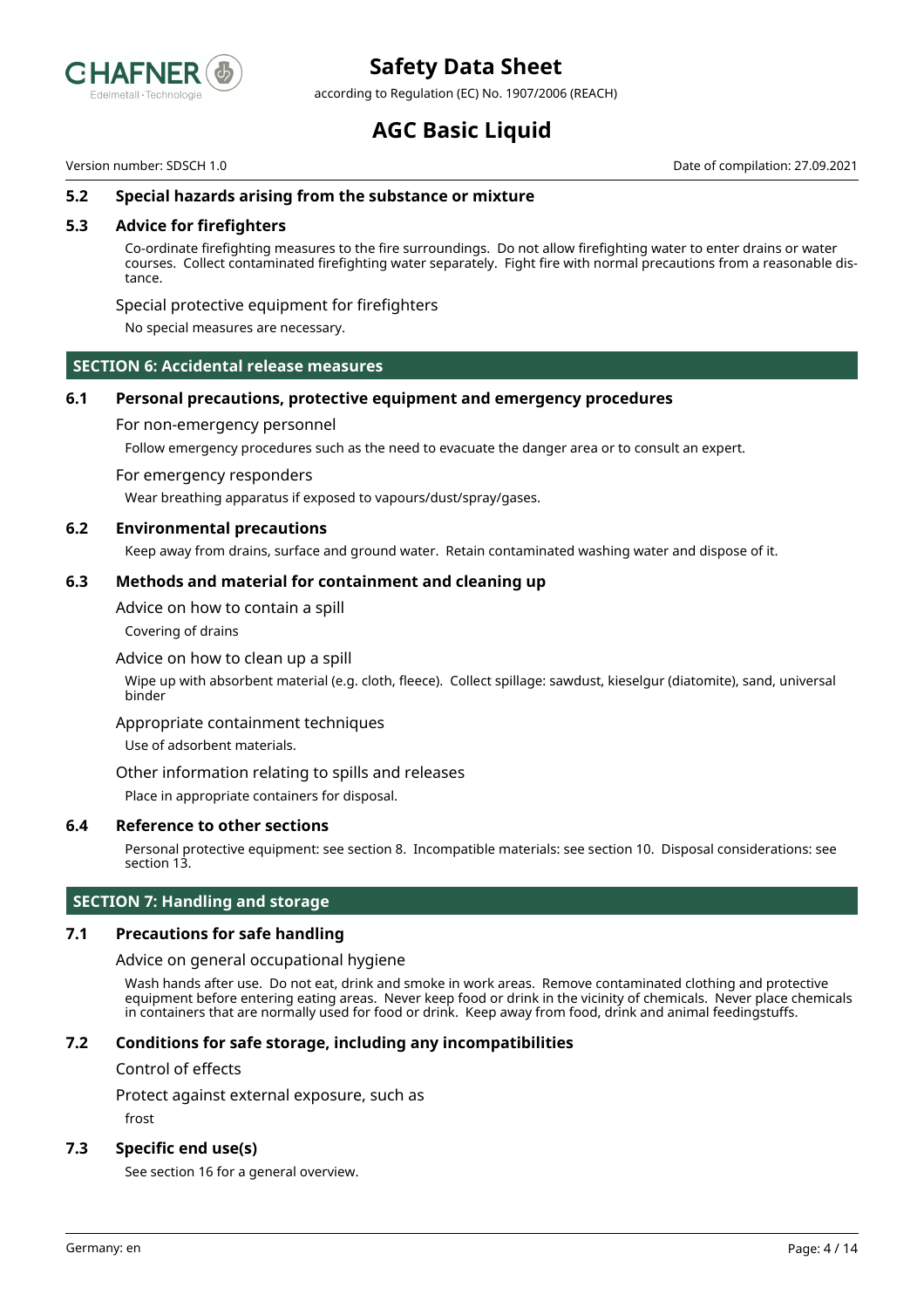

according to Regulation (EC) No. 1907/2006 (REACH)

# **AGC Basic Liquid**

Version number: SDSCH 1.0 Date of compilation: 27.09.2021

#### **SECTION 8: Exposure controls/personal protection**

#### **8.1 Control parameters**

#### **National limit values**

Occupational exposure limit values (Workplace Exposure Limits)

This information is not available.

#### Relevant DNELs of components of the mixture

| Name of sub-<br>stance | <b>CAS No</b> | End-<br>point | <b>Threshold</b><br>level | <b>Protection</b><br>goal, route of<br>exposure | Used in           | <b>Exposure time</b>          |
|------------------------|---------------|---------------|---------------------------|-------------------------------------------------|-------------------|-------------------------------|
| Ammonium sulph-<br>ite | 10196-04-0    | <b>DNEL</b>   | $275 \,\mathrm{mg/m^3}$   | human, inhalat-<br>ory                          | worker (industry) | chronic - systemic<br>effects |

#### 8.1.4.5Relevant PNECs of components of the mixture

| Name of sub-<br>stance | <b>CAS No</b> | End-<br>point | <b>Threshold</b><br>level | <b>Organism</b>        | Environmental<br>compartment    | <b>Exposure time</b>            |
|------------------------|---------------|---------------|---------------------------|------------------------|---------------------------------|---------------------------------|
| Ammonium sulph-<br>ite | 10196-04-0    | <b>PNEC</b>   | $1.23 \frac{mg}{l}$       | aquatic organ-<br>isms | freshwater                      | short-term (single<br>instance) |
| Ammonium sulph-<br>ite | 10196-04-0    | <b>PNEC</b>   | $0.12 \text{ mg}$ /       | aquatic organ-<br>isms | marine water                    | short-term (single<br>instance) |
| Ammonium sulph-<br>ite | 10196-04-0    | <b>PNEC</b>   | $93 \frac{mg}{l}$         | aquatic organ-<br>isms | sewage treatment<br>plant (STP) | short-term (single<br>instance) |

### **8.2 Exposure controls**

#### Appropriate engineering controls

General ventilation.

Individual protection measures (personal protective equipment)

#### Eye/face protection

In case of dusty working conditions wear suitable eye protection.

#### Skin protection

Preventive skin protection (barrier creams/ointments) is recommended.

- Hand protection

Wear suitable gloves. Chemical protection gloves are suitable, which are tested according to EN 374 and regulation (EU) Nr. 2016/425. Check leak-tightness/impermeability prior to use. In the case of wanting to use the gloves again, clean them before taking off and air them well. For special purposes, it is recommended to check the resistance to chemicals of the protective gloves mentioned above together with the supplier of these gloves. When handling with chemical substances, protective gloves must be worn with the CE-label including the four control digits.

#### - Type of material

NR: natural rubber, latex, NBR: acrylonitrile-butadiene rubber, IIR: isobutene-isoprene (butyl) rubber

#### - Other protection measures

Take recovery periods for skin regeneration. Preventive skin protection (barrier creams/ointments) is recommended. Wash hands thoroughly after handling.

#### Respiratory protection

[In case of inadequate ventilation] wear respiratory protection.

#### Environmental exposure controls

Use appropriate container to avoid environmental contamination. Keep away from drains, surface and ground water.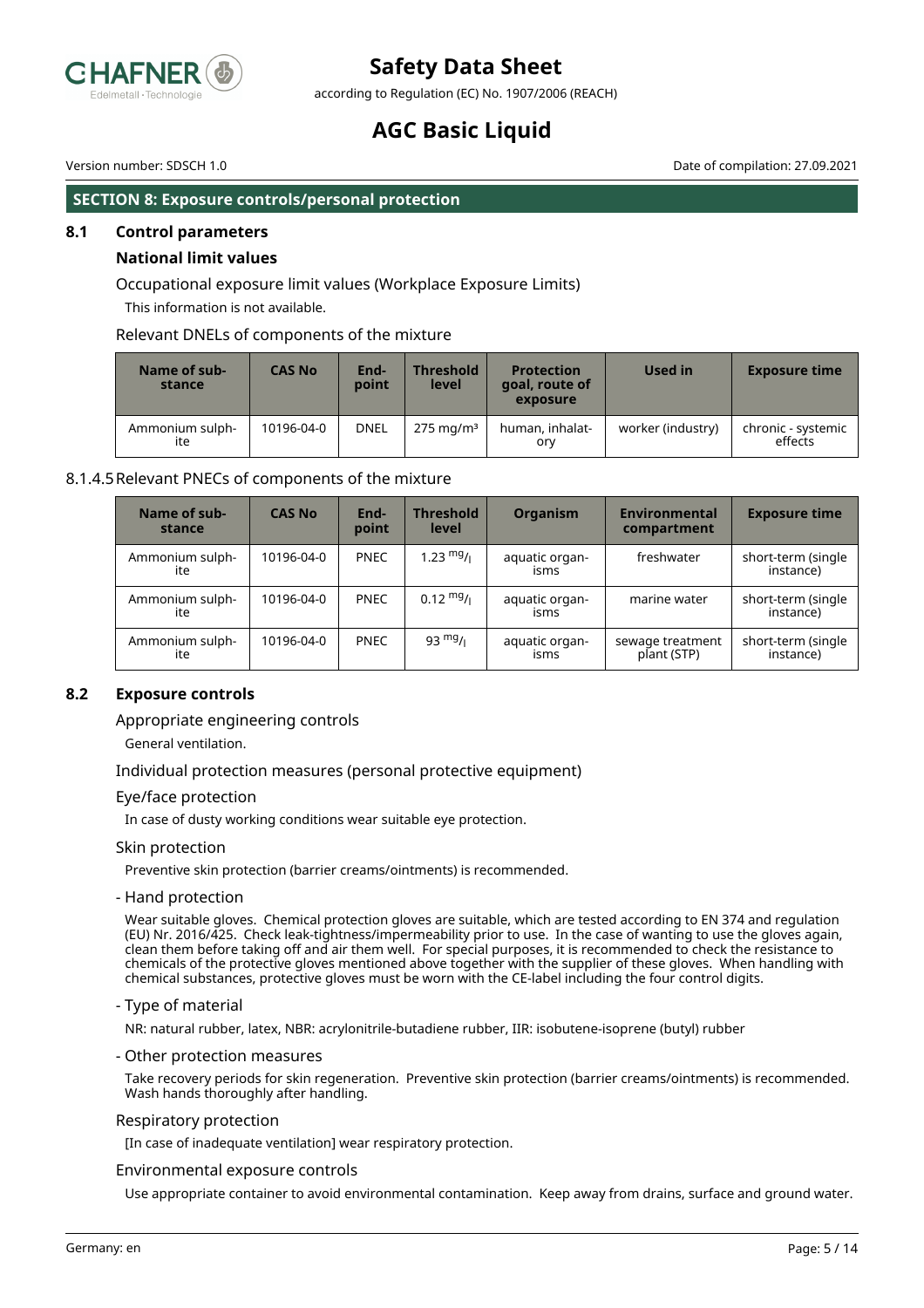

according to Regulation (EC) No. 1907/2006 (REACH)

# **AGC Basic Liquid**

Version number: SDSCH 1.0 Date of compilation: 27.09.2021

# **SECTION 9: Physical and chemical properties**

### **9.1 Information on basic physical and chemical properties**

| Physical state                                              | liquid                     |
|-------------------------------------------------------------|----------------------------|
| Colour                                                      | light blue                 |
| Odour                                                       | odourless                  |
| Melting point/freezing point                                | not determined             |
| Boiling point or initial boiling point and boiling<br>range | 100 °C at 1,013 mbar       |
| Flammability                                                | not relevant (fluid)       |
| Lower and upper explosion limit                             | not determined             |
| Flash point                                                 | not determined             |
| Auto-ignition temperature                                   | not determined             |
| Decomposition temperature                                   | not relevant               |
| pH (value)                                                  | not determined             |
| Kinematic viscosity                                         | not determined             |
| Solubility(ies)                                             |                            |
| Water solubility                                            | miscible in any proportion |

Partition coefficient

| Partition coefficient n-octanol/water (log value) $\Box$ this information is not available |  |
|--------------------------------------------------------------------------------------------|--|
|                                                                                            |  |

| not determined<br>Vapour pressure |  |
|-----------------------------------|--|
|-----------------------------------|--|

#### Density and/or relative density

| Density                 | $\mid$ 1.1 $^{9}$ / $_{\rm cm^3}$ at 20 °C $\mid$ |
|-------------------------|---------------------------------------------------|
| Relative vapour density | information on this property is not available     |

|  | Particle characteristics | not relevant (liquid) |
|--|--------------------------|-----------------------|
|--|--------------------------|-----------------------|

### **9.2 Other information may intensify fire; oxidiser**

Of no significance.

 $\Gamma$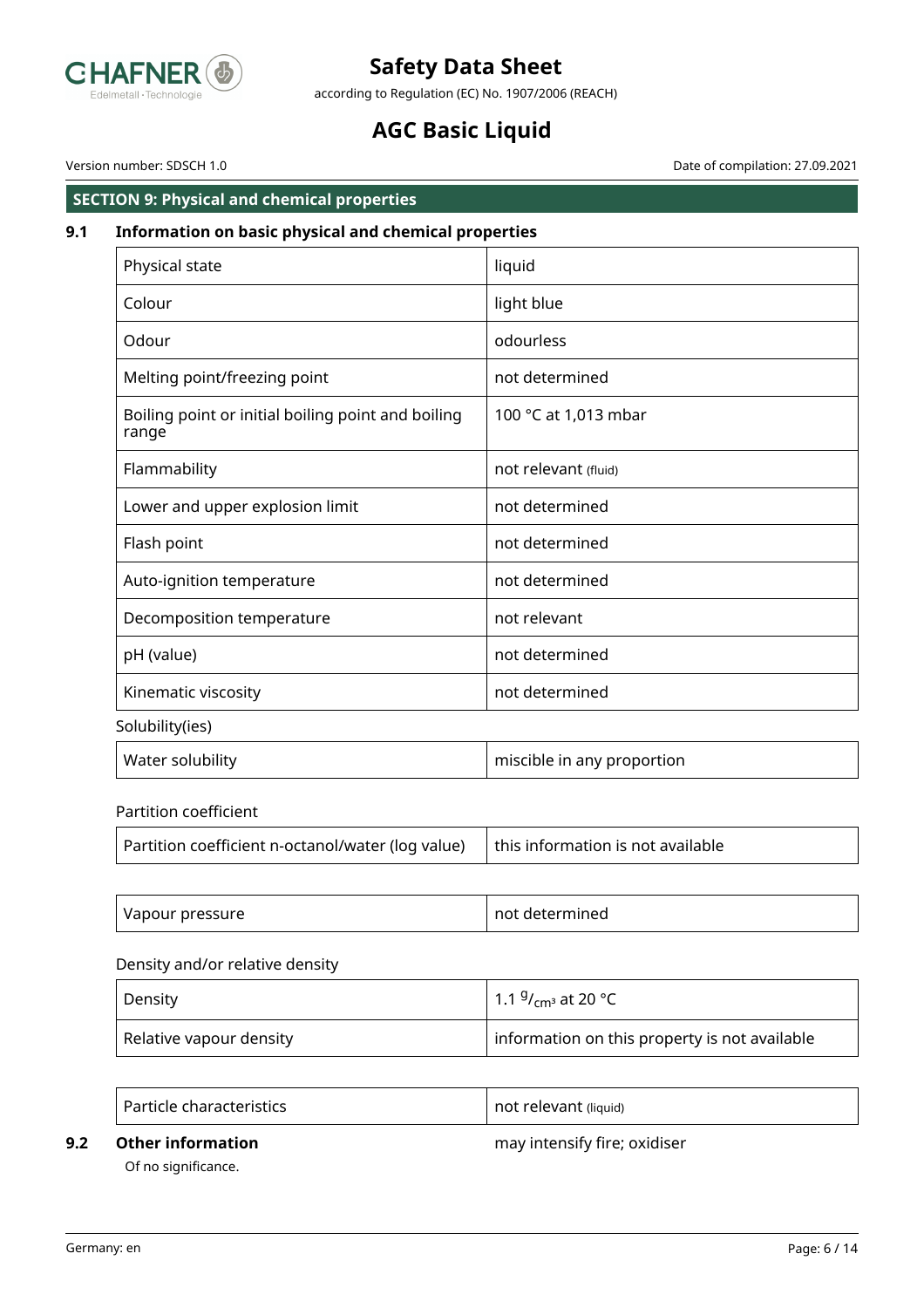

according to Regulation (EC) No. 1907/2006 (REACH)

# **AGC Basic Liquid**

Version number: SDSCH 1.0 Date of compilation: 27.09.2021

| Information with regard to physical hazard<br>classes | hazard classes acc. to GHS (physical hazards):<br>not relevant |
|-------------------------------------------------------|----------------------------------------------------------------|
| Other safety characteristics                          |                                                                |
| Miscibility                                           | Completely miscible with water.                                |
|                                                       |                                                                |

### **SECTION 10: Stability and reactivity**

#### **10.1 Reactivity**

Concerning incompatibility: see below "Conditions to avoid" and "Incompatible materials".

#### **10.2 Chemical stability**

See below "Conditions to avoid".

#### **10.4 Conditions to avoid**

#### **10.5 Incompatible materials**

Acids, Bases

Release of toxic materials with:

Acids

#### **10.6 Hazardous decomposition products**

Reasonably anticipated hazardous decomposition products produced as a result of use, storage, spill and heating are not known. Hazardous combustion products: see section 5.

### **SECTION 11: Toxicological information**

### **11.1 Information on hazard classes as defined in Regulation (EC) No 1272/2008**

Test data are not available for the complete mixture.

#### Classification procedure

The method for classification of the mixture is based on ingredients of the mixture (additivity formula).

### **Classification according to GHS (1272/2008/EC, CLP)**

Acute toxicity

Shall not be classified as acutely toxic.

Skin corrosion/irritation

Causes skin irritation.

#### Serious eye damage/eye irritation

Causes serious eye irritation.

#### Respiratory or skin sensitisation

Shall not be classified as a respiratory or skin sensitiser.

#### Germ cell mutagenicity

Shall not be classified as germ cell mutagenic.

#### Carcinogenicity

Shall not be classified as carcinogenic.

#### Reproductive toxicity

Shall not be classified as a reproductive toxicant.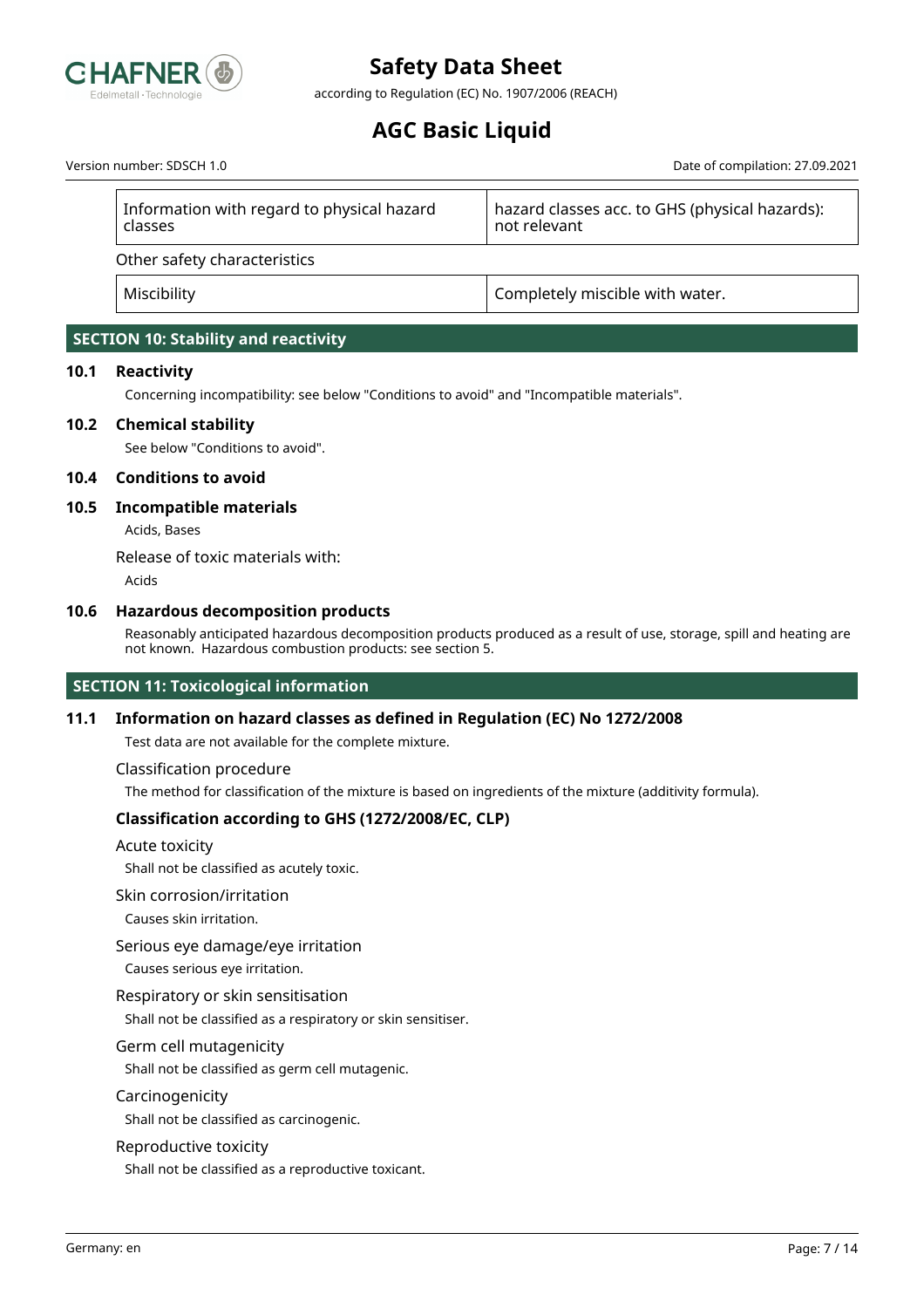

according to Regulation (EC) No. 1907/2006 (REACH)

# **AGC Basic Liquid**

Version number: SDSCH 1.0 Date of compilation: 27.09.2021

#### Specific target organ toxicity (STOT)

Shall not be classified as a specific target organ toxicant.

Specific target organ toxicity - single exposure

Shall not be classified as a specific target organ toxicant (single exposure).

#### Specific target organ toxicity - repeated exposure

Shall not be classified as a specific target organ toxicant (repeated exposure).

Aspiration hazard

Shall not be classified as presenting an aspiration hazard.

#### **11.2 Information on other hazards**

There is no additional information.

#### **SECTION 12: Ecological information**

#### **12.1 Toxicity**

Acc. to 1272/2008/EC: Shall not be classified as hazardous to the aquatic environment. Verordnung über Anlagen zum Umgang mit wassergefährdenden Stoffen (Ordinance on facilities for handling substances hazardous to water) (AwSV): WGK 1, slightly hazardous to water (Germany)

#### **12.2 Persistence and degradability**

Data are not available.

#### **12.3 Bioaccumulative potential**

Data are not available.

#### **12.4 Mobility in soil**

Data are not available.

# **12.5 Results of PBT and vPvB assessment**

Data are not available.

#### **12.7 Other adverse effects**

Data are not available.

#### **SECTION 13: Disposal considerations**

#### **13.1 Waste treatment methods**

Sewage disposal-relevant information

Do not empty into drains. Avoid release to the environment. Refer to special instructions/safety data sheets.

Waste treatment of containers/packagings

Completely emptied packages can be recycled. Handle contaminated packages in the same way as the substance itself.

#### **Relevant provisions relating to waste**

Properties of waste which render it hazardous

HP 12 release of an acute toxic gas

#### - Product

06 03 14 solid salts and solutions other than those mentioned in 06 03 11 and 06 03 13

#### - Product residues

06 03 14 solid salts and solutions other than those mentioned in 06 03 11 and 06 03 13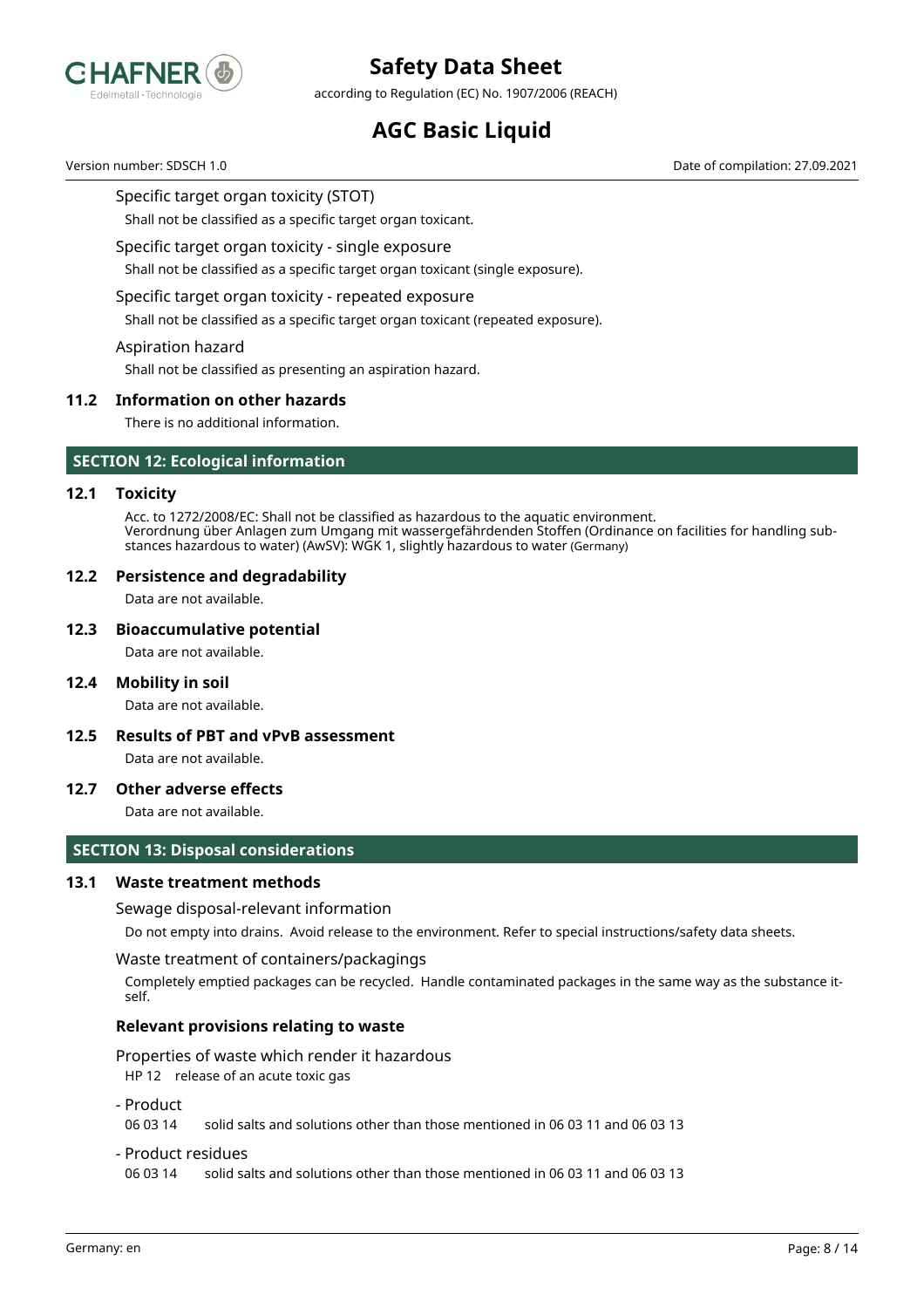

according to Regulation (EC) No. 1907/2006 (REACH)

# **AGC Basic Liquid**

Version number: SDSCH 1.0 Date of compilation: 27.09.2021

#### - Packagings

15 01 02 plastic packaging<br>15 01 10\* packaging contai

packaging containing residues of or contaminated by hazardous substances

#### **Remarks**

Please consider the relevant national or regional provisions. Waste shall be separated into the categories that can be handled separately by the local or national waste management facilities. Assign arising waste to a waste code according to the national list of waste.

gerous goods regulations

#### **SECTION 14: Transport information**

- **14.1 UN number or ID number not subject to transport regulations**
- **14.2 UN proper shipping name** not relevant
- **14.3 Transport hazard class(es)** none
- **14.4 Packing group not assigned**
- **14.5 Environmental hazards** non-environmentally hazardous acc. to the dan-
- **14.6 Special precautions for user**

There is no additional information.

### **14.7 Maritime transport in bulk according to IMO instruments**

The cargo is not intended to be carried in bulk.

### **Information for each of the UN Model Regulations**

### **Transport of dangerous goods by road, rail and inland waterway (ADR/RID/ADN) - Additional information**

Not subject to ADR, RID and ADN.

### **International Maritime Dangerous Goods Code (IMDG) - Additional information** Not subject to IMDG.

### **International Civil Aviation Organization (ICAO-IATA/DGR) - Additional information** Not subject to ICAO-IATA.

#### **SECTION 15: Regulatory information**

### **15.1 Safety, health and environmental regulations/legislation specific for the substance or mixture Relevant provisions of the European Union (EU)**

### **Restrictions according to REACH, Annex XVII**

| Dangerous substances with restrictions (REACH, Annex XVII) |                                                                                                          |               |                    |           |
|------------------------------------------------------------|----------------------------------------------------------------------------------------------------------|---------------|--------------------|-----------|
| <b>Name of substance</b>                                   | Name acc. to inventory                                                                                   | <b>CAS No</b> | <b>Restriction</b> | <b>No</b> |
| <b>AGC Basic Liquid</b>                                    | this product meets the criteria for<br>classification in accordance with Reg-<br>ulation No 1272/2008/EC |               | R <sub>3</sub>     |           |
| Ammoniumsulfit                                             | substances in tattoo inks and perman-<br>ent make-up                                                     |               | R75                | 75        |

Legend

 $R<sup>3</sup>$  1. Shall not be used in:

- ornamental articles intended to produce light or colour effects by means of different phases, for example in ornamental lamps and ashtrays, - tricks and jokes,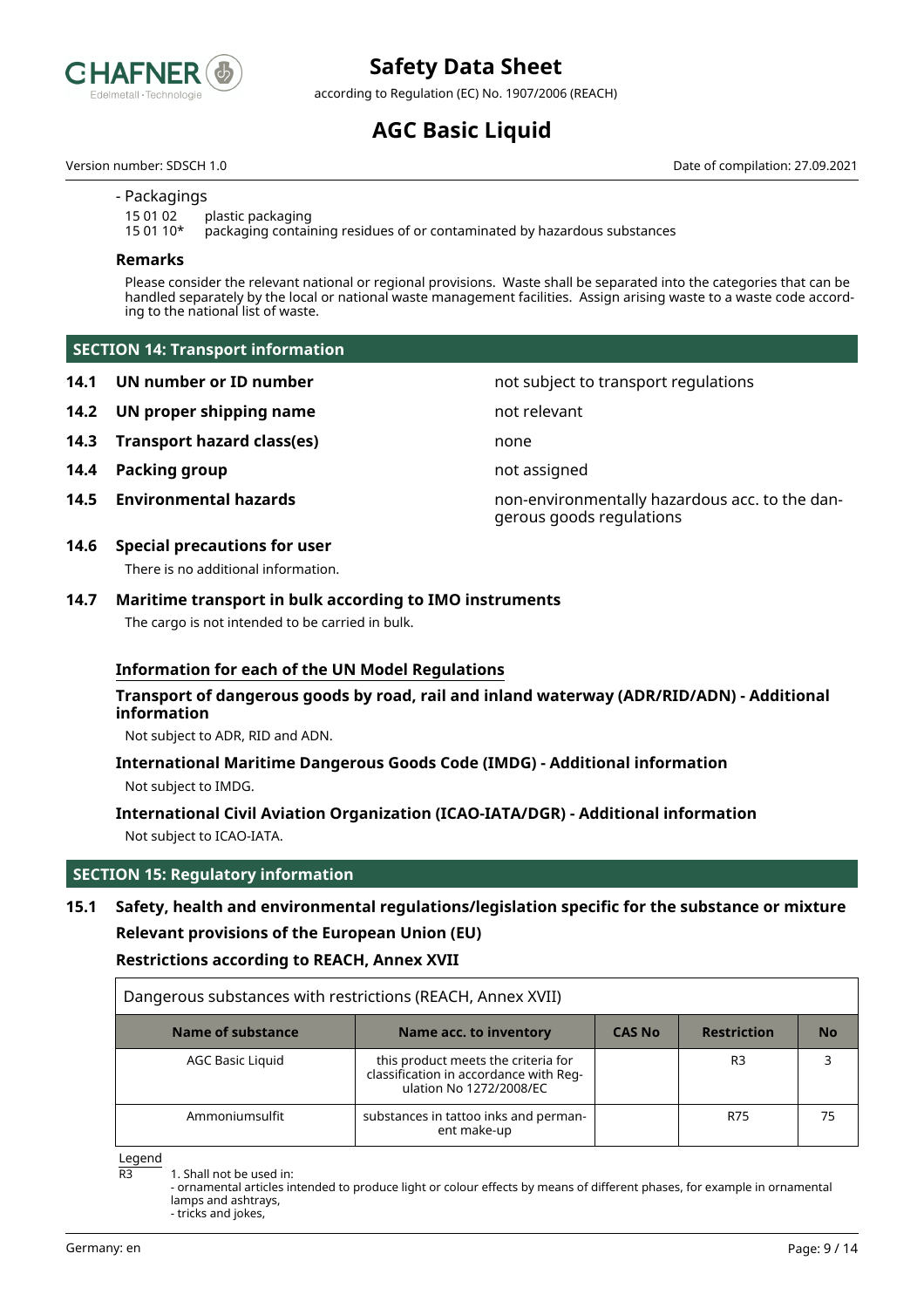

according to Regulation (EC) No. 1907/2006 (REACH)

# **AGC Basic Liquid**

#### Version number: SDSCH 1.0 Date of compilation: 27.09.2021

#### Legend

- games for one or more participants, or any article intended to be used as such, even with ornamental aspects,

2. Articles not complying with paragraph 1 shall not be placed on the market.

3. Shall not be placed on the market if they contain a colouring agent, unless required for fiscal reasons, or perfume, or both, if they:

— can be used as fuel in decorative oil lamps for supply to the general public, and

present an aspiration hazard and are labelled with H304.

4. Decorative oil lamps for supply to the general public shall not be placed on the market unless they conform to the European Standard on Decorative oil lamps (EN 14059) adopted by the European Committee for Standardisation (CEN). 5. Without prejudice to the implementation of other Union provisions relating to the classification, labelling and packaging of substances and mixtures, suppliers shall ensure, before the placing on the market, that the following requirements are met: (a) lamp oils, labelled with H304, intended for supply to the general public are visibly, legibly and indelibly marked as follows: "Keep lamps filled with this liquid out of the reach of children"; and, by 1 December 2010, "Just a sip of lamp oil – or even sucking the wick of lamps – may lead to life-threatening lung damage";

(b) grill lighter fluids, labelled with H304, intended for supply to the general public are legibly and indelibly marked by 1 December 2010 as follows: 'Just a sip of grill lighter fluid may lead to life threatening lung damage';

(c) lamps oils and grill lighters, labelled with H304, intended for supply to the general public are packaged in black opaque containers not exceeding 1 litre by 1 December 2010.';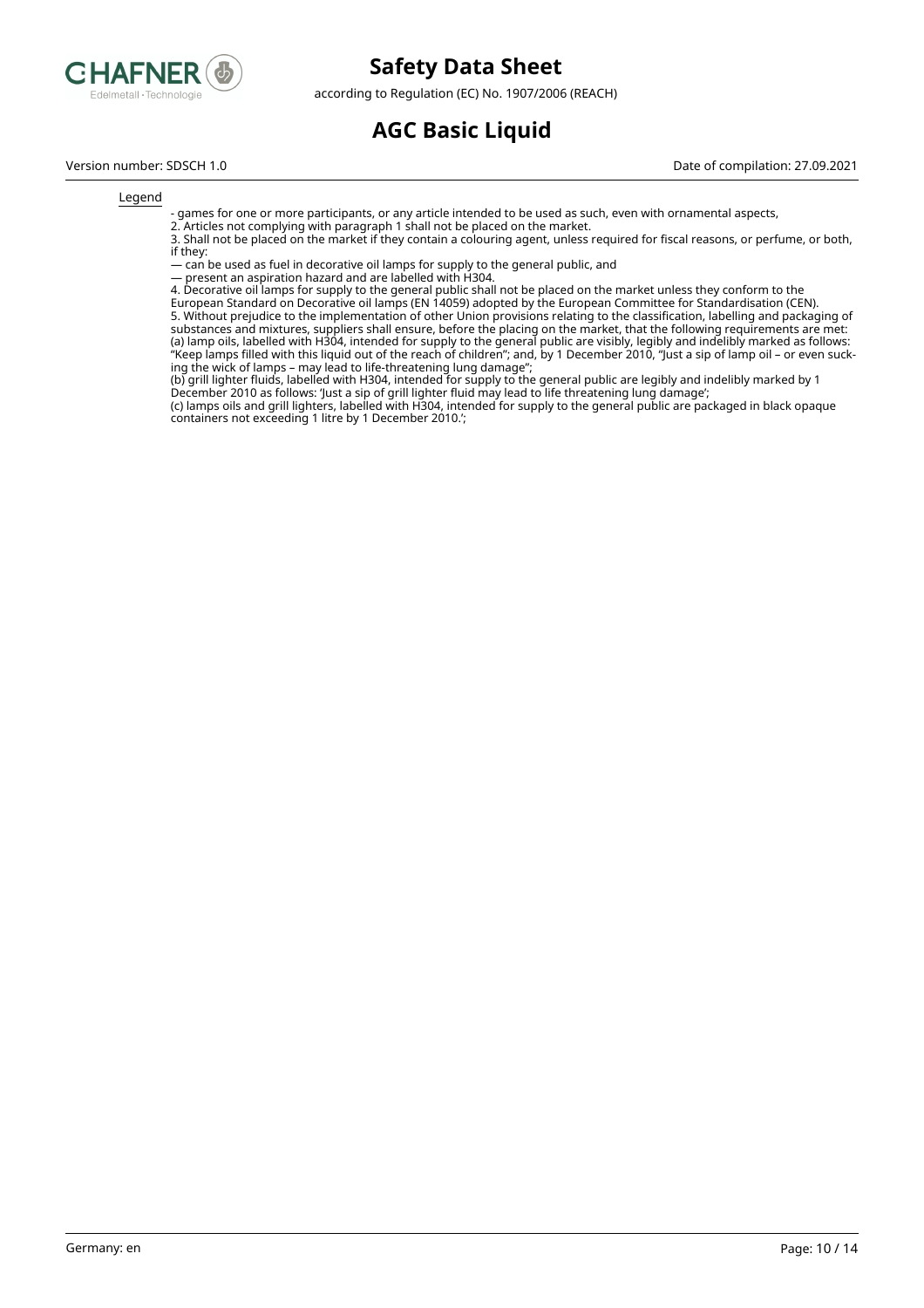

according to Regulation (EC) No. 1907/2006 (REACH)

# **AGC Basic Liquid**

Version number: SDSCH 1.0 Date of compilation: 27.09.2021

Legend

 $\overline{R75}$  1. Shall not be placed on the market in mixtures for use for tattooing purposes, and mixtures containing any such substances shall not be used for tattooing purposes, after 4 January 2022 if the substance or substances in question is or are present in the following circumstances:

(a) in the case of a substance classified in Part 3 of Annex VI to Regulation (EC) No 1272/2008 as carcinogen category 1A, 1B or 2, or germ cell mutagen category 1A, 1B or 2, the substance is present in the mixture in a concentration equal to or greater than 0,00005 % by weight;

(b) in the case of a substance classified in Part 3 of Annex VI to Regulation (EC) No 1272/2008 as reproductive toxicant category 1A, 1B or 2, the substance is present in the mixture in a concentration equal to or greater than 0,001 % by weight; (c) in the case of a substance classified in Part 3 of Annex VI to Regulation (EC) No 1272/2008 as skin sensitiser category 1, 1A

or 1B, the substance is present in the mixture in a concentration equal to or greater than 0,001 % by weight; (d) in the case of a substance classified in Part 3 of Annex VI to Regulation (EC) No 1272/2008 as skin corrosive category 1, 1A, 1B or 1C or skin irritant category 2, or as serious eye damage category 1 or eye irritant category 2, the substance is present in the mixture in a concentration equal to or greater than:

(i) 0,1 % by weight, if the substance is used solely as a pH regulator;

(ii) 0,01 % by weight, in all other cases;

(e) in the case of a substance listed in Annex II to Regulation (EC) No 1223/2009 (\*1), the substance is present in the mixture in a concentration equal to or greater than 0,00005 % by weight;

(f) in the case of a substance for which a condition of one or more of the following kinds is specified in column g (Product type, Body parts) of the table in Annex IV to Regulation (EC) No 1223/2009, the substance is present in the mixture in a concentration equal to or greater than 0,00005 % by weight:

(i) "Rinse-off products";

(ii) "Not to be used in products applied on mucous membranes";

(iii) "Not to be used in eye products";

(g) in the case of a substance for which a condition is specified in column h (Maximum concentration in ready for use preparation) or column i (Other) of the table in Annex IV to Regulation (EC) No 1223/2009, the substance is present in the mixture in a concentration, or in some other way, that does not accord with the condition specified in that column;

(h) in the case of a substance listed in Appendix 13 to this Annex, the substance is present in the mixture in a concentration equal to or greater than the concentration limit specified for that substance in that Appendix.

2. For the purposes of this entry use of a mixture "for tattooing purposes" means injection or introduction of the mixture into a person's skin, mucous membrane or eyeball, by any process or procedure (including procedures commonly referred to as permanent make-up, cosmetic tattooing, micro-blading and micro-pigmentation), with the aim of making a mark or design on his or her body.

3. If a substance not listed in Appendix 13 falls within more than one of points (a) to (g) of paragraph 1, the strictest concentration limit laid down in the points in question shall apply to that substance. If a substance listed in Appendix 13 also falls within one or more of points (a) to (g) of paragraph 1, the concentration limit laid down in point (h) of paragraph 1 shall apply to that substance.

4. By way of derogation, paragraph 1 shall not apply to the following substances until 4 January 2023:

(a) Pigment Blue 15:3 (CI 74160, EC No 205-685-1, CAS No 147-14-8);

(b) Pigment Green 7 (CI 74260, EC No 215-524-7, CAS No 1328-53-6).

5. If Part 3 of Annex VI to Regulation (EC) No 1272/2008 is amended after 4 January 2021 to classify or re-classify a substance such that the substance then becomes caught by point (a), (b), (c) or (d) of paragraph 1 of this entry, or such that it then falls within a different one of those points from the one within which it fell previously, and the date of application of that new or revised classification is after the date referred to in paragraph 1 or, as the case may be, paragraph 4 of this entry, that amendment shall, for the purposes of applying this entry to that substance, be treated as taking effect on the date of application of that new or revised classification.

6. If Annex II or Annex IV to Regulation (EC) No 1223/2009 is amended after 4 January 2021 to list or change the listing of a substance such that the substance then becomes caught by point (e), (f) or (g) of paragraph 1 of this entry, or such that it then falls within a different one of those points from the one within which it fell previously, and the amendment takes effect after the date referred to in paragraph 1 or, as the case may be, paragraph 4 of this entry, that amendment shall, for the purposes of applying this entry to that substance, be treated as taking effect from the date falling 18 months after entry into force of the act by which that amendment was made.

7. Suppliers placing a mixture on the market for use for tattooing purposes shall ensure that, after 4 January 2022, the mixture is marked with the following information:

(a) the statement "Mixture for use in tattoos or permanent make-up";

(b) a reference number to uniquely identify the batch;

(c) the list of ingredients in accordance with the nomenclature established in the glossary of common ingredient names pursuant to Article 33 of Regulation (EC) No 1223/2009, or in the absence of a common ingredient name, the IUPAC name. In the absence of a common ingredient name or IUPAC name, the CAS and EC number. Ingredients shall be listed in descending order by weight or volume of the ingredients at the time of formulation. "Ingredient" means any substance added during the process of formulation and present in the mixture for use for tattooing purposes. Impurities shall not be regarded as ingredients. If the name of a substance, used as ingredient within the meaning of this entry, is already required to be stated on the label in accordance with Regulation (EC) No 1272/2008, that ingredient does not need to be marked in accordance with this Regulation;

(d) the additional statement "pH regulator" for substances falling under point (d)(i) of paragraph 1;

(e) the statement "Contains nickel. Can cause allergic reactions." if the mixture contains nickel below the concentration limit specified in Appendix 13;

(f) the statement "Contains chromium (VI). Can cause allergic reactions." if the mixture contains chromium (VI) below the concentration limit specified in Appendix 13;

(g) safety instructions for use insofar as they are not already required to be stated on the label by Regulation (EC) No 1272/ 2008.

The information shall be clearly visible, easily legible and marked in a way that is indelible.

The information shall be written in the official language(s) of the Member State(s) where the mixture is placed on the market, unless the Member State(s) concerned provide(s) otherwise.

Where necessary because of the size of the package, the information listed in the first subparagraph, except for point (a), shall be included instead in the instructions for use.

Before using a mixture for tattooing purposes, the person using the mixture shall provide the person undergoing the procedure with the information marked on the package or included in the instructions for use pursuant to this paragraph. 8. Mixtures that do not contain the statement "Mixture for use in tattoos or permanent make-up" shall not be used for tattooing purposes.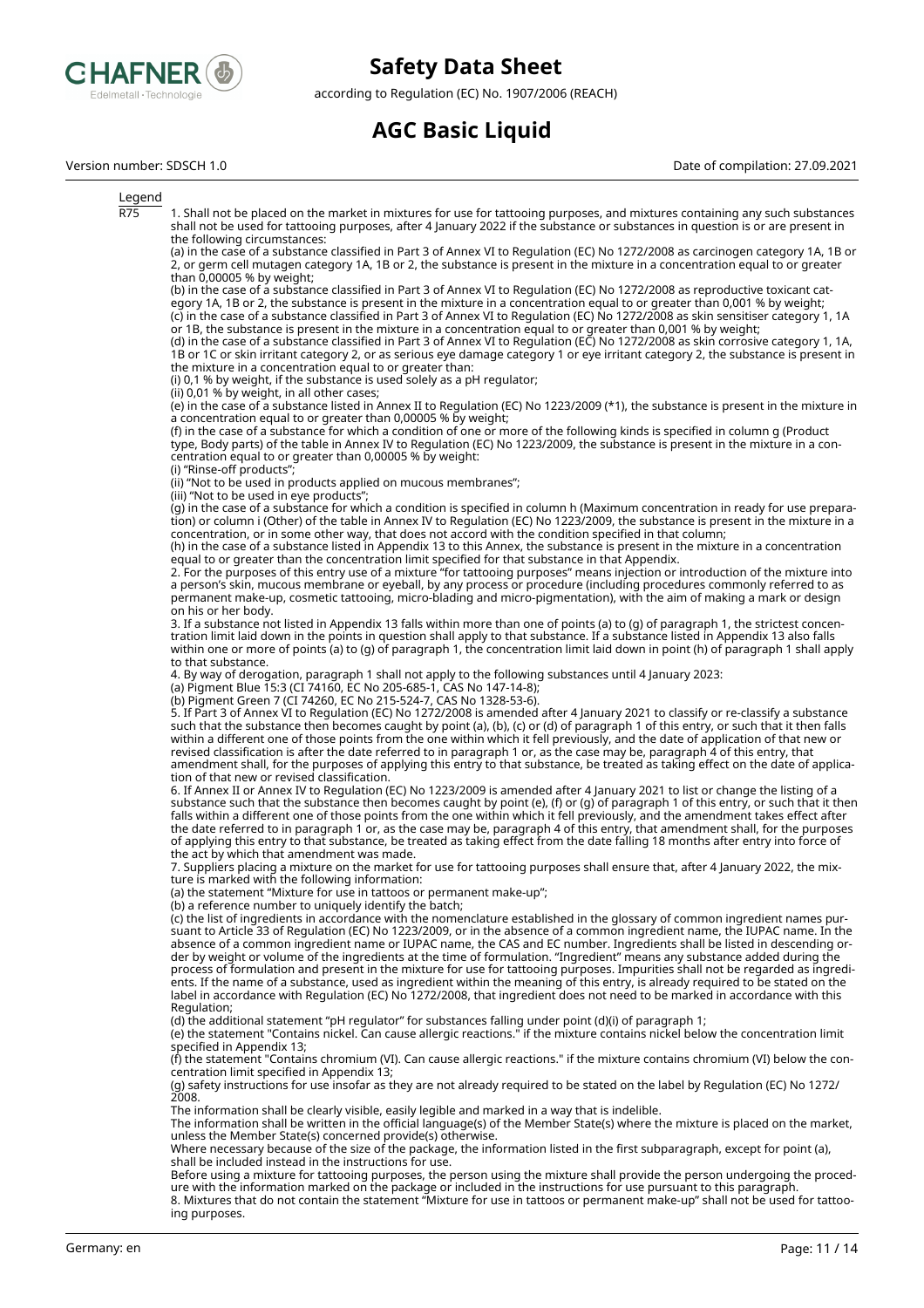

according to Regulation (EC) No. 1907/2006 (REACH)

# **AGC Basic Liquid**

Version number: SDSCH 1.0 Date of compilation: 27.09.2021

Legend

9. This entry does not apply to substances that are gases at temperature of 20 °C and pressure of 101,3 kPa, or generate a vapour pressure of more than 300 kPa at temperature of 50 °C, with the exception of formaldehyde (CAS No 50-00-0, EC No 200- 001-8).

10. This entry does not apply to the placing on the market of a mixture for use for tattooing purposes, or to the use of a mixture for tattooing purposes, when placed on the market exclusively as a medical device or an accessory to a medical device, within the meaning of Regulation (EU) 2017/745, or when used exclusively as a medical device or an accessory to a medical device, within the same meaning. Where the placing on the market or use may not be exclusively as a medical device or an accessory to a medical device, the requirements of Regulation (EU) 2017/745 and of this Regulation shall apply cumulatively.

#### **Directive on the restriction of the use of certain hazardous substances in electrical and electronic equipment (RoHS)**

none of the ingredients are listed

#### **Water Framework Directive (WFD)**

| List of pollutants (WFD) |               |                  |                |
|--------------------------|---------------|------------------|----------------|
| Name of substance        | <b>CAS No</b> | <b>Listed</b> in | <b>Remarks</b> |
| Ammonium sulphite        |               | A)               |                |

Legend

 $\overline{A}$  Indicative list of the main pollutants

#### **Regulation on persistent organic pollutants (POP)**

None of the ingredients are listed.

#### **National regulations (Germany)**

#### **Verordnung über Anlagen zum Umgang mit wassergefährdenden Stoffen (Ordinance on facilities for handling substances hazardous to water) (AwSV)**

Wassergefährdungsklasse, WGK (water hazard class) 1 slightly hazardous to water

**Storage of hazardous substances in non-stationary containers (TRGS 510) (Germany)**

Storage class (LGK) 12 (non-combustible liquids)

### **National inventories**

| Country | Inventory  | <b>Status</b>              |
|---------|------------|----------------------------|
| EU      | REACH Reg. | all ingredients are listed |

Legend

REACH Reg. REACH registered substances

### **15.2 Chemical Safety Assessment**

#### **SECTION 16: Other information**

#### **Abbreviations and acronyms**

| Abbr.      | <b>Descriptions of used abbreviations</b>                                                                                                                                                                                       |
|------------|---------------------------------------------------------------------------------------------------------------------------------------------------------------------------------------------------------------------------------|
| <b>ADN</b> | Accord européen relatif au transport international des marchandises dangereuses par voies de naviga-<br>tion intérieures (European Agreement concerning the International Carriage of Dangerous Goods by In-<br>land Waterways) |
| <b>ADR</b> | Accord européen relatif au transport international des marchandises dangereuses par route (European<br>Agreement concerning the International Carriage of Dangerous Goods by Road)                                              |
| <b>CAS</b> | Chemical Abstracts Service (service that maintains the most comprehensive list of chemical substances)                                                                                                                          |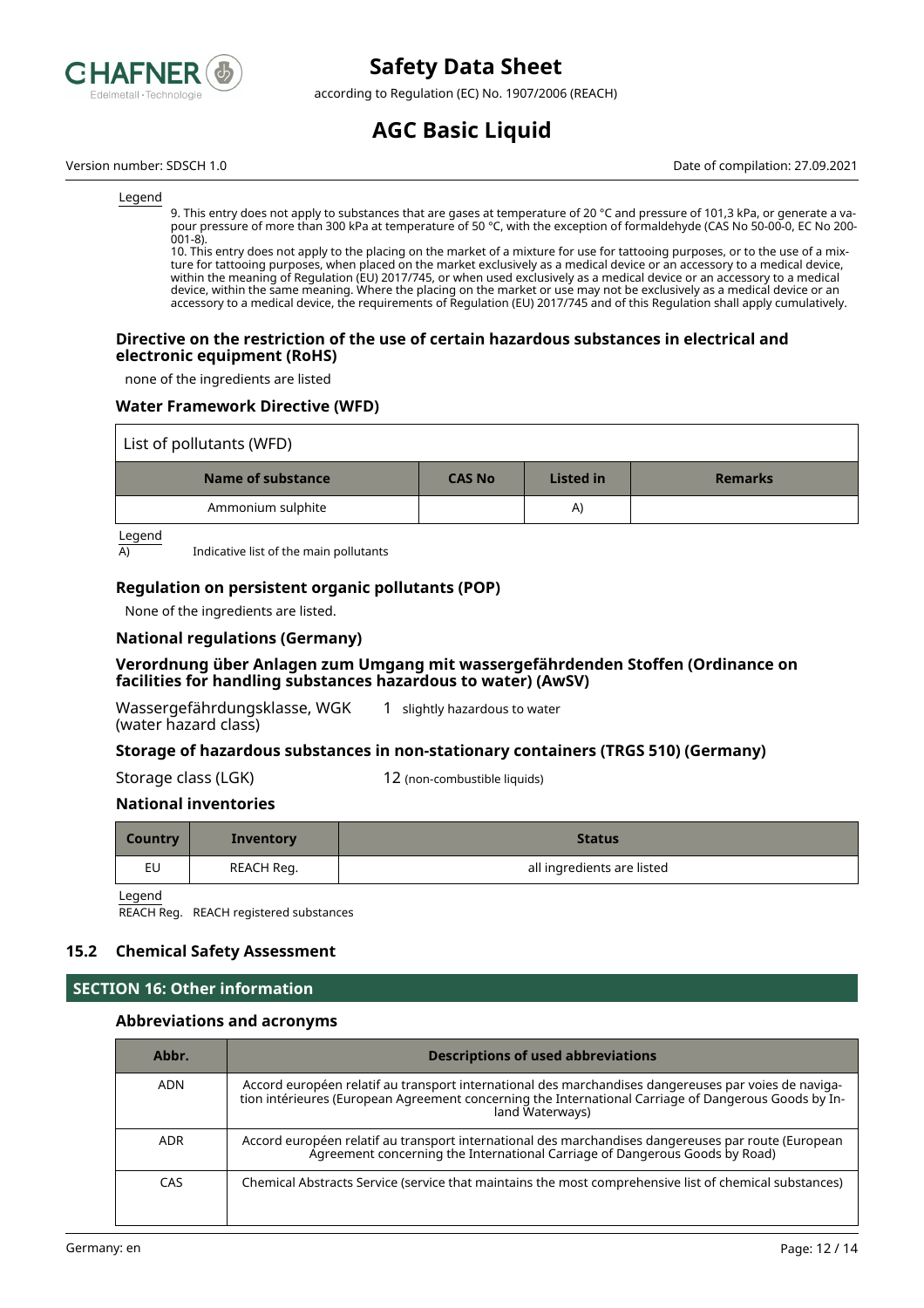

according to Regulation (EC) No. 1907/2006 (REACH)

# **AGC Basic Liquid**

Version number: SDSCH 1.0 Date of compilation: 27.09.2021

| Abbr.           | <b>Descriptions of used abbreviations</b>                                                                                                                                              |
|-----------------|----------------------------------------------------------------------------------------------------------------------------------------------------------------------------------------|
| <b>CLP</b>      | Regulation (EC) No 1272/2008 on classification, labelling and packaging of substances and mixtures                                                                                     |
| <b>DGR</b>      | Dangerous Goods Regulations (see IATA/DGR)                                                                                                                                             |
| <b>DNEL</b>     | Derived No-Effect Level                                                                                                                                                                |
| EC No           | The EC Inventory (EINECS, ELINCS and the NLP-list) is the source for the seven-digit EC number, an identi-<br>fier of substances commercially available within the EU (European Union) |
| <b>EINECS</b>   | European Inventory of Existing Commercial Chemical Substances                                                                                                                          |
| <b>ELINCS</b>   | European List of Notified Chemical Substances                                                                                                                                          |
| Eye Dam.        | Seriously damaging to the eye                                                                                                                                                          |
| Eye Irrit.      | Irritant to the eye                                                                                                                                                                    |
| <b>GHS</b>      | "Globally Harmonized System of Classification and Labelling of Chemicals" developed by the United Na-<br>tions                                                                         |
| <b>IATA</b>     | <b>International Air Transport Association</b>                                                                                                                                         |
| <b>IATA/DGR</b> | Dangerous Goods Regulations (DGR) for the air transport (IATA)                                                                                                                         |
| ICAO            | International Civil Aviation Organization                                                                                                                                              |
| <b>IMDG</b>     | International Maritime Dangerous Goods Code                                                                                                                                            |
| index No        | The Index number is the identification code given to the substance in Part 3 of Annex VI to Regulation<br>(EC) No 1272/2008                                                            |
| <b>LGK</b>      | Lagerklasse (storage class according to TRGS 510, Germany)                                                                                                                             |
| <b>NLP</b>      | No-Longer Polymer                                                                                                                                                                      |
| PBT             | Persistent, Bioaccumulative and Toxic                                                                                                                                                  |
| <b>PNEC</b>     | <b>Predicted No-Effect Concentration</b>                                                                                                                                               |
| <b>REACH</b>    | Registration, Evaluation, Authorisation and Restriction of Chemicals                                                                                                                   |
| <b>RID</b>      | Règlement concernant le transport International ferroviaire des marchandises Dangereuses (Regula-<br>tions concerning the International carriage of Dangerous goods by Rail)           |
| Skin Corr.      | Corrosive to skin                                                                                                                                                                      |
| Skin Irrit.     | Irritant to skin                                                                                                                                                                       |
| <b>TRGS</b>     | Technische Regeln für GefahrStoffe (technical rules for hazardous substances, Germany)                                                                                                 |
| vPvB            | Very Persistent and very Bioaccumulative                                                                                                                                               |

### **Key literature references and sources for data**

Regulation (EC) No 1272/2008 on classification, labelling and packaging of substances and mixtures. Regulation (EC) No. 1907/2006 (REACH), amended by 2020/878/EU.

Transport of dangerous goods by road, rail and inland waterway (ADR/RID/ADN). International Maritime Dangerous Goods Code (IMDG). Dangerous Goods Regulations (DGR) for the air transport (IATA).

### **Classification procedure**

Health hazards. Environmental hazards. The method for classification of the mixture is based on ingredients of the mixture (additivity formula).